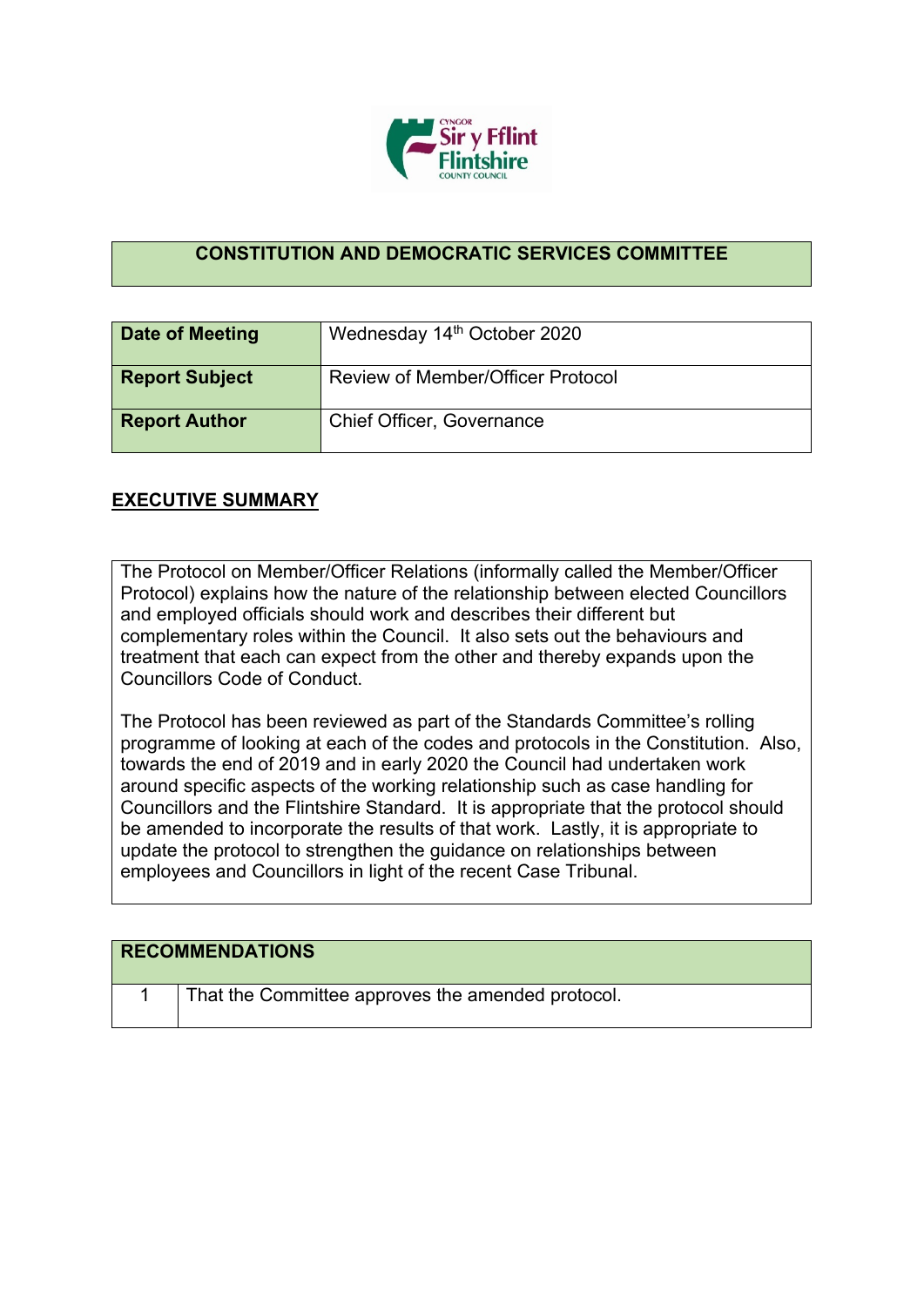| 1.00 | ROLE AND STATUS OF THE MEMBER/OFFICER PROTOCOL                                                                                                                                                                                                                                                                                                                                                                                                                                                                                                                                                                                                                                                                                                                                                                                                                                      |
|------|-------------------------------------------------------------------------------------------------------------------------------------------------------------------------------------------------------------------------------------------------------------------------------------------------------------------------------------------------------------------------------------------------------------------------------------------------------------------------------------------------------------------------------------------------------------------------------------------------------------------------------------------------------------------------------------------------------------------------------------------------------------------------------------------------------------------------------------------------------------------------------------|
| 1.01 | The Member/Officer protocol is an adjunct to the Councillors' Code of<br>Conduct and is an important contributor to the working culture within the<br>Council. It sets out:<br>the differing roles of members and officers and what they can<br>expect from each other;<br>further explanation and guidance on appropriate behaviours;<br>mechanisms for handling concerns or problems within the<br>relationship.<br>An alleged breach of the Protocol cannot be directly enforced in the same<br>way as an alleged breach of the Code of Conduct. However, the document                                                                                                                                                                                                                                                                                                           |
|      | will inform any investigation by the Public Services Ombudsman for Wales.                                                                                                                                                                                                                                                                                                                                                                                                                                                                                                                                                                                                                                                                                                                                                                                                           |
| 1.02 | The Protocol was considered as part of the Standards Committee's rolling<br>programme of reviewing the codes and protocols in the Constitution. As<br>such the Committee considered whether:<br>the document is still pertinent;<br>İ.<br>changes in other parts of the Constitution impact upon the Protocol;<br>ii.<br>it is up to date generally (i.e. does it reflect current working practices<br>iii.<br>and arrangements within the Council);<br>any other circumstances that might indicate a change is required.<br>iv.<br>The rolling view was timely and took into account:<br>a) recent work undertaken by the Council to amend the Flintshire<br>Standard;<br>b) the recent review of handling member queries and correspondence<br>c) changes in working practices within the Council;<br>d) the outcome of the Case Tribunal reported to the Committee last<br>time. |
|      | <b>Explaining the Proposed Amendments</b>                                                                                                                                                                                                                                                                                                                                                                                                                                                                                                                                                                                                                                                                                                                                                                                                                                           |
| 1.03 | The Protocol is attached as Appendix A to the report showing proposed<br>amendments in tracked changes. Some of the changes are extensive due<br>to the need to modernise language and approach so a clean version is<br>attached at Appendix B. The amendments fall broadly into the four<br>categories outlined above, but I have also tried to simplify the document<br>and update its terminology where appropriate (e.g. the paragraphs on<br>Members' access to buildings). Of course, this work was undertaken prior<br>to the current closure of buildings for health reasons and the rules need to<br>be read as a restatement of what might be in the event that buildings re-<br>open.                                                                                                                                                                                   |
| 1.04 | The amendments to the Flintshire Standard expanded upon the meaning<br>of the provision within the code on respect. It sets out behaviours and<br>practical examples of what is meant by treating officers and other<br>Councillors with respect. Without repeating the provisions of the Flintshire                                                                                                                                                                                                                                                                                                                                                                                                                                                                                                                                                                                |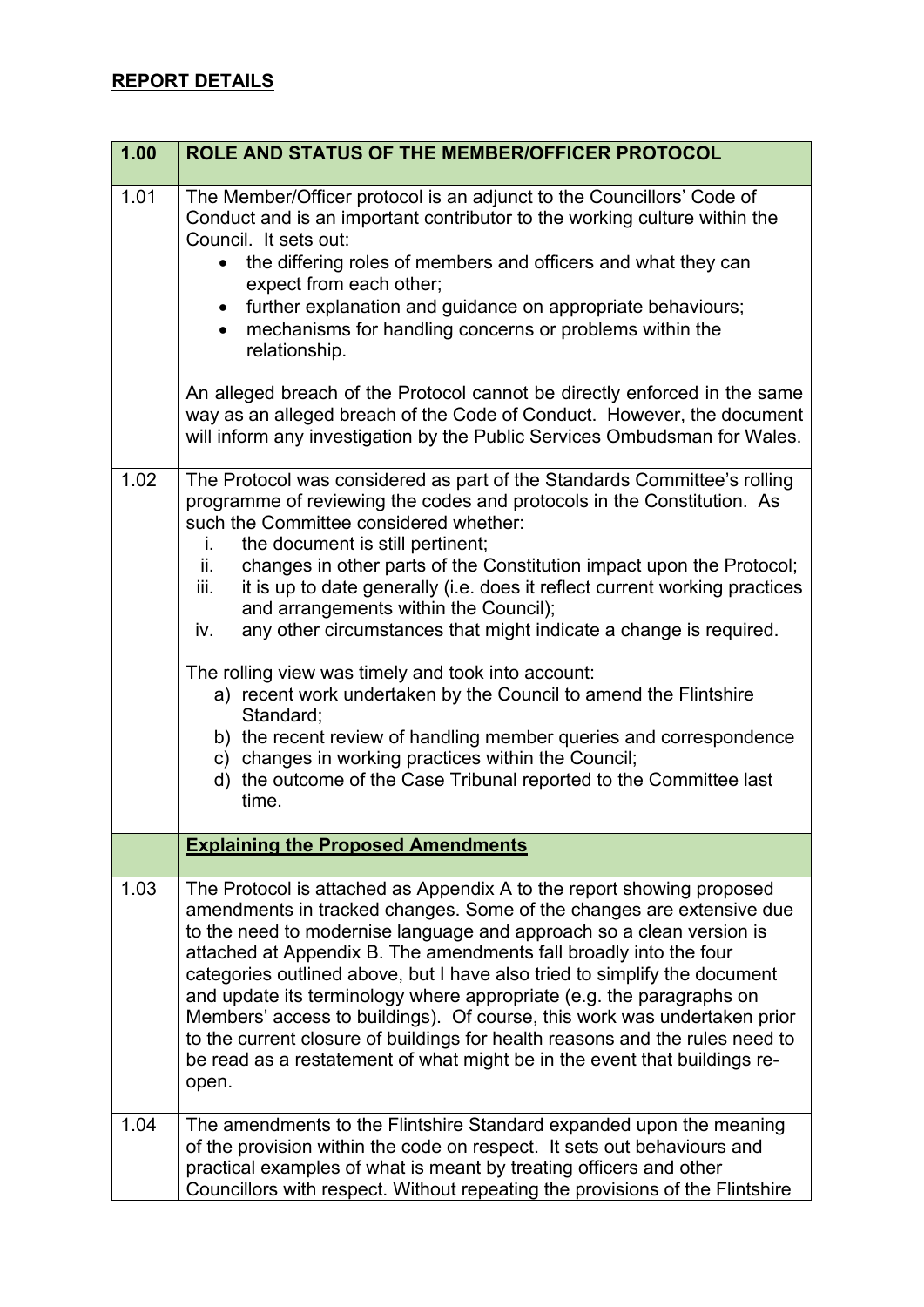|      | Standard in full amendments to the Protocol amendments are suggested                                                                                                                                                                                                                                                                                                                                                                                                                                                                                                                                                                                                                                                                                                                                                                                                                                                                                                                                                 |
|------|----------------------------------------------------------------------------------------------------------------------------------------------------------------------------------------------------------------------------------------------------------------------------------------------------------------------------------------------------------------------------------------------------------------------------------------------------------------------------------------------------------------------------------------------------------------------------------------------------------------------------------------------------------------------------------------------------------------------------------------------------------------------------------------------------------------------------------------------------------------------------------------------------------------------------------------------------------------------------------------------------------------------|
|      | on matters such as attendance at public meetings.                                                                                                                                                                                                                                                                                                                                                                                                                                                                                                                                                                                                                                                                                                                                                                                                                                                                                                                                                                    |
| 1.05 | The Protocol describes members' rights of access to officers, officer<br>support, Council premises etc. These sections need updating to reflect<br>changes with how the Council works and they need simplifying. For<br>example:<br>1) as the Council moves to open plan offices the arrangements for<br>where and how members and officers meet also need to change.<br>Conversations that once might have taken place between 2 people<br>in a private office will now be audible to other people which could<br>potentially breach confidences and/or distract co-workers whilst<br>they are trying to concentrate; and<br>2) the Council's opening hours have changed.                                                                                                                                                                                                                                                                                                                                           |
| 1.06 | The Protocol deals with personal relationships between Councillors and<br>employees. Councillors must have a geographical tie (residence, land,<br>employment etc.) to the area of the Council in order to be eligible to stand<br>for election. It is common that the majority of employees will also live<br>within the county that they serve. It is inevitable, therefore, that employees<br>and Councillors will have familial, social or even emotional relationships.<br>Provided the relationship is declared by both officer and Councillor through<br>the relevant system for recording interests, it is possible for the Council to<br>put in place arrangements to ensure that Council functions, procedures<br>and safeguards are not affected. The recent Case Tribunal decision<br>showed the potential impact and consequences of covert relationships<br>between Councillors and employees. Amendments have been suggested<br>to reinforce the requirements on declaring interests for this reason. |
|      | <b>Consideration by the Standards Committee</b>                                                                                                                                                                                                                                                                                                                                                                                                                                                                                                                                                                                                                                                                                                                                                                                                                                                                                                                                                                      |
| 1.07 | The Standards Committee considered the protocol at its meeting on 2<br>March 2020. The Committee proposed a number of changes<br>a. in paragraph 7.3 wording to make clear that support is, and will be,<br>provided to Chairs of Committee as well as Cabinet Members;<br>b. in paragraph 9.2 the Committee wanted to refer to consulting<br>members on "key decisions". The phrase has a technical meaning<br>based on the scale of the decision which would not only serve to<br>confuse understanding with our own local interpretation but might<br>be seen as limiting existing consultations. I have therefore put<br>broader wording that encompasses the current practice of<br>consulting members<br>as required by a resolution of committee or the Constitution;<br>i.<br>and<br>based on judgement as to the sensitivity of the issue<br>II.                                                                                                                                                            |
|      | c. grammatical changes                                                                                                                                                                                                                                                                                                                                                                                                                                                                                                                                                                                                                                                                                                                                                                                                                                                                                                                                                                                               |

| $\vert 2.00 \vert$ | <b>RESOURCE IMPLICATIONS</b>                                                                        |
|--------------------|-----------------------------------------------------------------------------------------------------|
| 2.01               | There are no extra resource requirements as a result of the proposed<br>amendments to the protocol. |